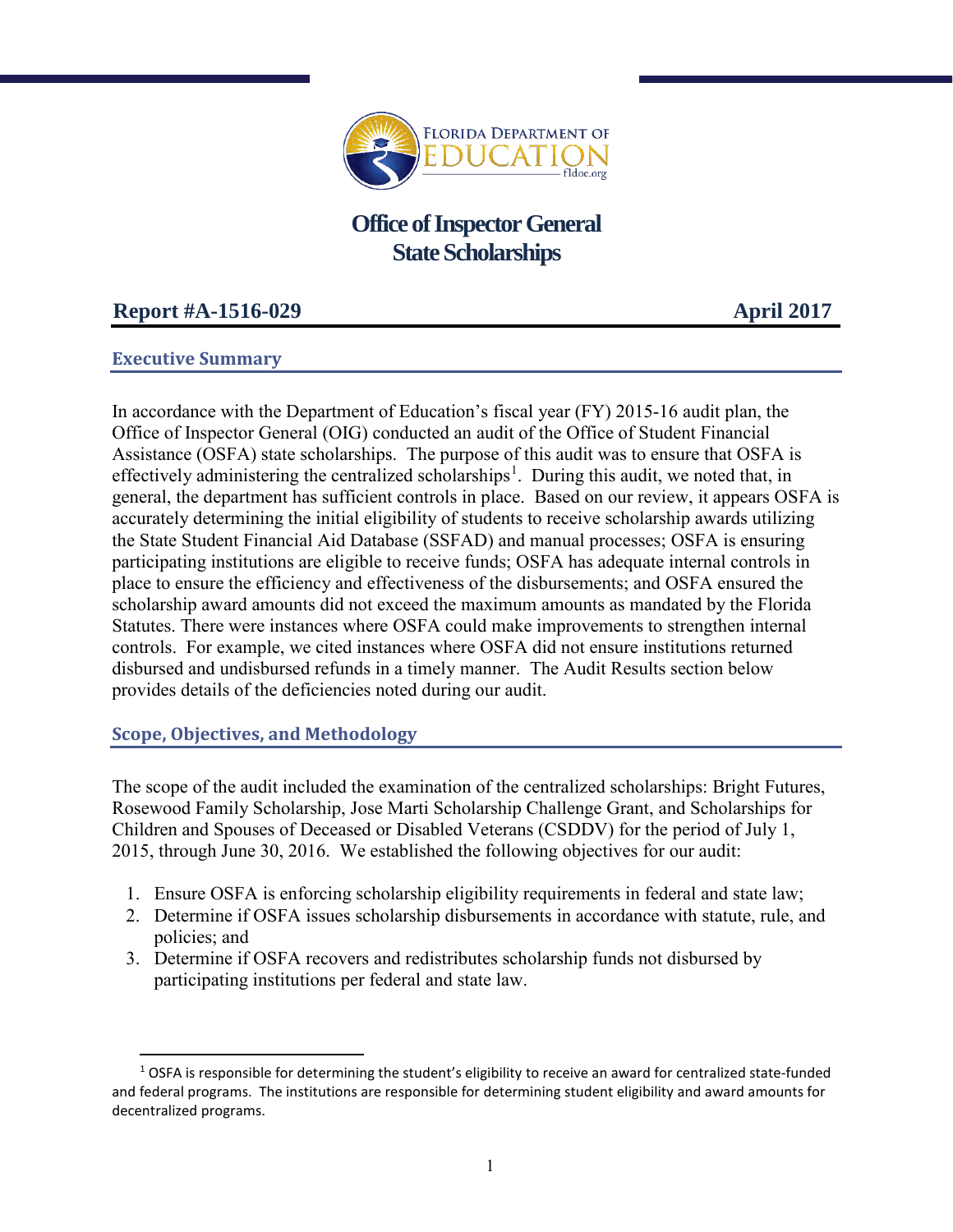To accomplish our objectives we reviewed applicable laws, rules, and regulations; interviewed appropriate department staff; reviewed policies, procedures, and related documents; reviewed OSFA files; and reviewed the SSFAD System.

### **Background**

The Florida Department of Education, Office of Student Financial Assistance (OSFA) serves as the administrator of Florida's postsecondary educational scholarship and grant programs. The OSFA mission is to facilitate higher education access and services by providing exemplary customer attention, comprehensive financial aid information, and convenient and efficient products.

OSFA utilizes the State Student Financial Aid Database (SSFAD) to process and store student eligibility and award information for postsecondary educational state-funded grants and scholarships. OSFA determines each student's academic eligibility to receive an award for centralized state-funded programs. The centralized programs include Bright Futures, Rosewood Family Scholarship, Jose Marti Scholarship Challenge Grant, Children and Spouses of Deceased or Disabled Veterans (CSDDV), Honorably Discharged Graduate Assistance Program, and the Florida Incentive Scholarship. For this audit, we selected Bright Futures, Rosewood Family Scholarship, Jose Marti, and CSDDV for review. The selected programs focus on helping high school students obtain a degree.

- Bright Futures consists of three types of scholarship awards: Florida Academic Scholarship, Florida Medallion Scholarship, and Florida Gold Seal Scholars award. The Florida Lottery funds the Bright Futures Scholarships. All recipients must be Florida residents and meet minimum requirements set in Florida Statute 1009.53
- The Jose Marti Scholarship is a need based merit scholarship providing financial assistance to eligible students of Hispanic origin who will attend Florida public or eligible private institutions.
- The Rosewood Family Scholarship Program provides financial assistance to eligible students who are direct descendants of Rosewood families affected by the historical incidents of January 1923.
- The CSDDV scholarship provides state funds for educational opportunities for the children and spouses of deceased or disabled veterans.

OSFA determined 36,717 students initially eligible to receive a Bright Futures, Rosewood, Jose Marti, or CSDDV scholarship and distributed \$57,363,861.80 in FY 2015-16. Of the 36,717 students, OSFA determined 36,242 to be eligible for Bright Futures scholarships and disbursed \$55,676,644.39; OSFA determined 26 to be eligible for Jose Marti scholarships and disbursed \$44,000; OSFA determined 22 students to be eligible for Rosewood Family Scholarships and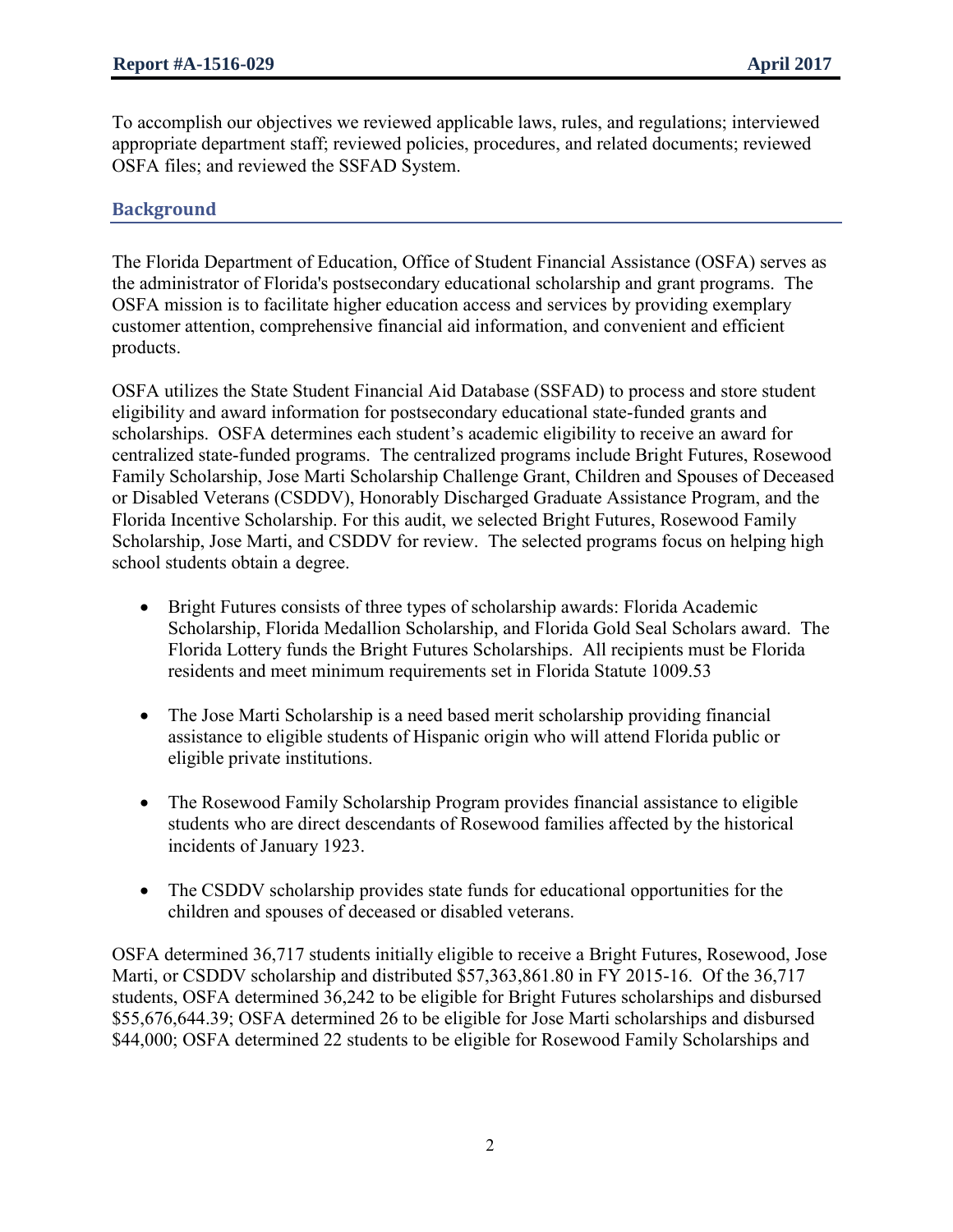disbursed \$36,943.71; and OSFA determined 533 students to be eligible for CSDDV scholarships and disbursed  $$1,606,273.70$  $$1,606,273.70$  $$1,606,273.70$ . <sup>2</sup>

## Finding 1: OSFA did not ensure disbursed refunds were returned in a timely manner

Per Florida Statute 1009.53 (5), "The department shall issue awards from the scholarship program annually. Annual awards may be for up to 45 semester credit hours or the equivalent. Before the registration period each semester, the department shall transmit payment for each award to the president or director of the postsecondary education institution, or his or her representative, except that the department may withhold payment if the receiving institution fails to report or to make refunds to the department as required in this section.

(a) Within 30 days after the end of regular registration each semester, the educational institution shall certify to the department the eligibility status of each student who receives an award. After the end of the drop and add period, an institution is not required to reevaluate or revise a student's eligibility status; however, an institution must make a refund to the department within 30 days after the end of the semester of any funds received for courses dropped by a student or courses from which a student has withdrawn after the end of the drop and add period, unless the student has been granted an exception by the department pursuant to subsection (11)."

We evaluated the timeliness of each of the 29 sampled institution's refunds to the department by reviewing the payment summaries and comparing the dates the institutions submitted refunds for term 1, and term 2 to the last day of the semester.

During term 1, 24 of the 29 sampled institutions did not owe refunds to the department for dropped or withdrawn hours. Three of the remaining five institutions (60%), returned funds to the department past the 30-day timeline, ranging from 2 to 121 days late. During term 2, 25 of the sampled 29 institutions did not owe refunds to the department for dropped or withdrawn hours. One of the remaining four institutions (25%) returned funds 4 days past the 30-day timeline. See Table 1.

|            |                                | <b>Fall 2015</b> | Spring 2016              |
|------------|--------------------------------|------------------|--------------------------|
| <u>No.</u> | Institution                    | Days Late        | Days Late                |
|            | FLORIDA POLYTECHNIC UNIVERSITY |                  |                          |
|            | FLORIDA SOUTHERN COLLEGE       | 19               | $\overline{\phantom{a}}$ |
|            | UNIVERSITY OF NORTH FLORIDA    | 121              |                          |

Table 1 Untimely Return of Program Funds

<span id="page-2-0"></span> $<sup>2</sup>$  Eligible students may receive multiple scholarships; therefore, the student count by scholarship will exceed</sup> the number of total students determined initially eligible to receive a scholarship.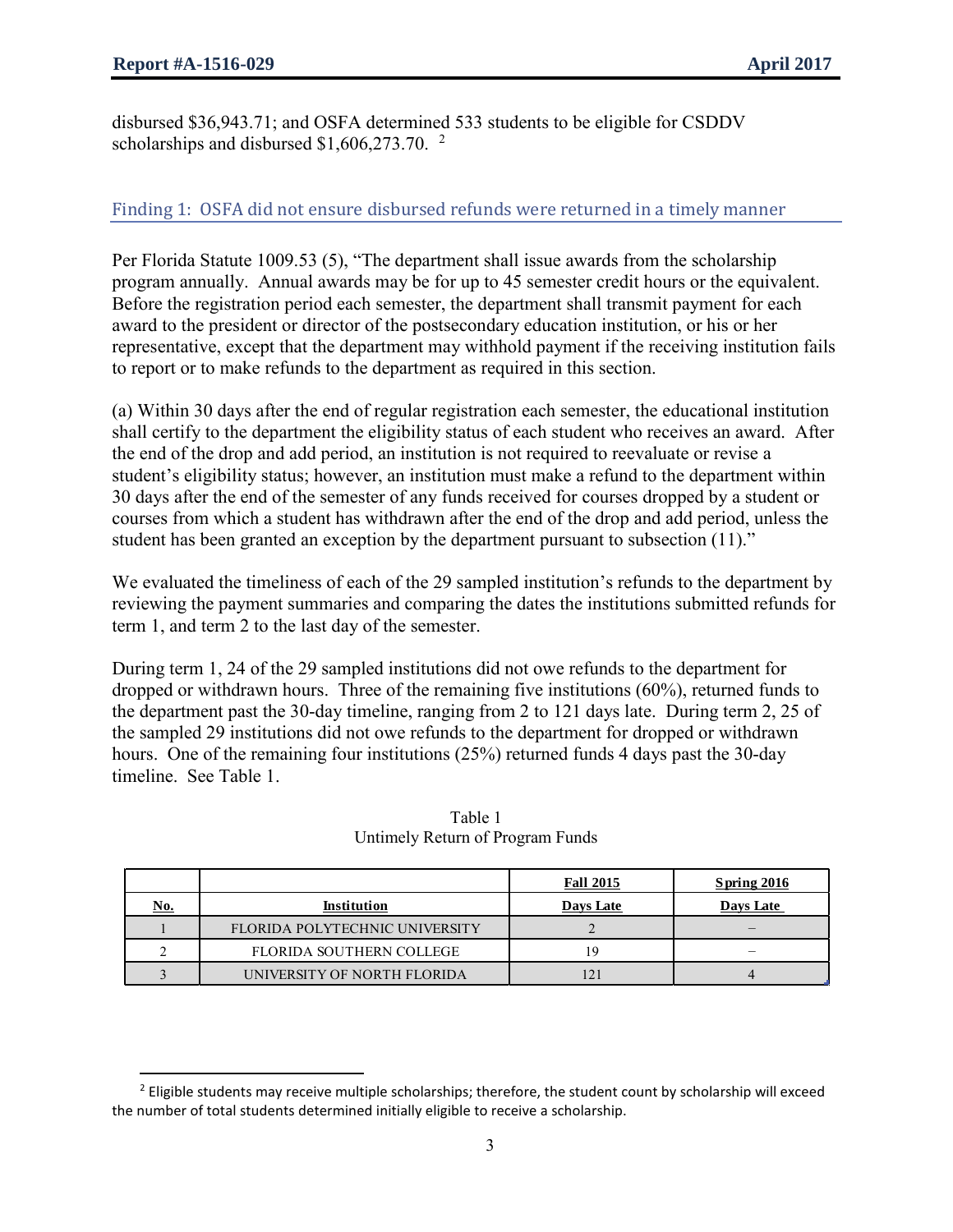We noted that Pasco-Hernando State College received a disbursement after the term ended and refunded monies to OSFA 90 days after the disbursement. The current Florida Statutes and OSFA policies and procedures do not provide a required timeframe for the remittance of funds for these exceptions.

Per Florida Statutes, institutions are responsible for returning funds to OSFA. OSFA contacts the institutions to follow up on funds owed to the department, but has not used its statutory authority to withhold payment if an institution fails to make refunds in a timely manner. By not returning funds to the department timely, the institutions are essentially receiving interest free loans from the department until the funds are ultimately returned. Further, the unreturned funds are not available to provide financial assistance to additional qualified students.

#### *Recommendation*

We recommend that OSFA enhance their policies and procedures to include required timeframes for the remittance of funds for courses dropped by a student or courses from which a student has withdrawn when disbursements are made after the end of the semester. We additionally recommend OSFA utilize its statutory authority to withhold payment if an institution fails to make refunds in a timely manner.

#### *Management Response*

OSFA has taken varied steps, without comprehensive statutory authority, to ensure that institutions are aware of the deadlines to return funds. OSFA will pursue administrative process changes to include system changes as well as additional internal staff procedures that will both enhance current processes and add processes not previously developed. OSFA will also seek statutory authority, as best determined by DOE Senior Management and OSFA staff, which will target the institution and not harm the student.

#### Finding 2: OSFA did not ensure undisbursed advances were returned in a timely manner

Per Florida Statute 1009.53 (5), "The department shall issue awards from the scholarship program annually. Annual awards may be for up to 45 semester credit hours or the equivalent. Before the registration period each semester, the department shall transmit payment for each award to the president or director of the postsecondary education institution, or his or her representative, except that the department may withhold payment if the receiving institution fails to report or to make refunds to the department as required in this section.

(b) An institution that receives funds from the program shall certify to the department the amount of funds disbursed to each student and shall remit to the department any undisbursed advances within 60 days after the end of regular registration."

We reviewed each of the 29 sampled institution's payment summaries and compared the dates the institution submitted refunds for undisbursed funds for term 1 and term 2 to the last day of the drop and add period.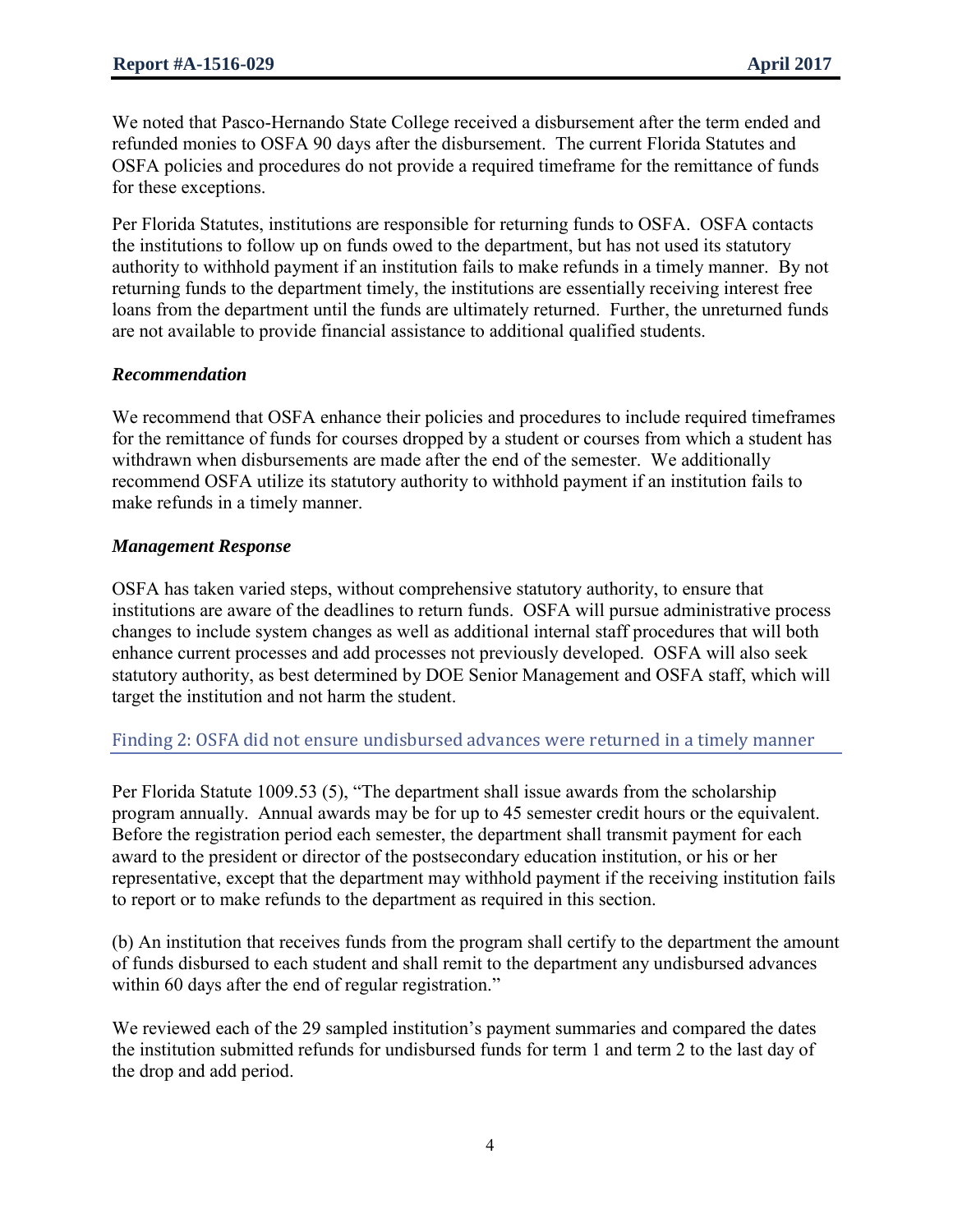During term 1, 18 of the 29 sampled institutions did not report undisbursed funds. Of the remaining 11 institutions, two (18%) did not return undisbursed funds and four (36%) returned the undisbursed funds to OSFA more than 60 days after the end of regular registration, ranging from one day to 68 days late. We noted two of the 11 institutions received disbursements after the drop and add period and returned the undisbursed funds 189 days and 238 days after receipt. The current Florida Statutes and OSFA policies and procedures do not provide a required timeframe for the remittance of funds for these exceptions.

During term 2, 16 of the 29 sampled did not report undisbursed funds. Of the remaining 13 institutions, one (8%) did not return the undisbursed funds and three (23%) returned the undisbursed funds to OSFA more than 60 days after the end of regular registration, ranging from 22 days to 37 days late. See Table 2.

|            |                                    | <b>Fall 2015</b>          | Spring 2016               |  |  |  |  |
|------------|------------------------------------|---------------------------|---------------------------|--|--|--|--|
| <u>No.</u> | Institution                        | Days Late                 | Days Late                 |  |  |  |  |
|            | <b>JOHNSON UNIVERSITY</b>          |                           |                           |  |  |  |  |
| 2          | <b>MANATEE TECHNICAL COLLEGE</b>   | <b>Funds Not Returned</b> | <b>Funds Not Returned</b> |  |  |  |  |
| 3          | PASCO HERNANDO STATE COLLEGE       | 3                         |                           |  |  |  |  |
| 4          | SANFORD-BROWN COLLEGE - TAMPA*     | 68                        |                           |  |  |  |  |
| 5          | SUMMIT SALON ACADEMY - GAINESVILLE | <b>Funds Not Returned</b> |                           |  |  |  |  |
| 6          | TRINITY COLLEGE OF FLORIDA         | 6                         |                           |  |  |  |  |
| 7          | THOMAS P HANEY TECHNICAL CENTER    |                           | 22                        |  |  |  |  |
| 8          | UNION INSTITUTE & UNIVERSITY       |                           | 25                        |  |  |  |  |
| 9          | WORLD CLASS ACAD OF BEAUTY CAREERS |                           | 37                        |  |  |  |  |

Table 2 Untimely Return of Undisbursed Program Advances

\* News stories indicated Sanford –Brown would be closing. No funds were provided for FY 2016-17.

Per the Florida Statutes, institutions are responsible for returning funds to OSFA. OSFA contacts the institutions to follow up on funds owed to the department, but has not used its statutory authority to withhold payment if an institution fails to make refunds in a timely manner. By not returning funds to the department timely, the institutions are essentially receiving interest free loans from the department and the funds are not available to provide financial assistance to additional qualified students.

## *Recommendation*

We recommend that OSFA enhance their policies and procedures to include required timeframes for the remittance of funds for undisbursed advances when disbursements are made after the drop and add period. We additionally recommend OSFA utilize its statutory authority to withhold payment if an institution fails to make refunds in a timely manner.

## *Management Response*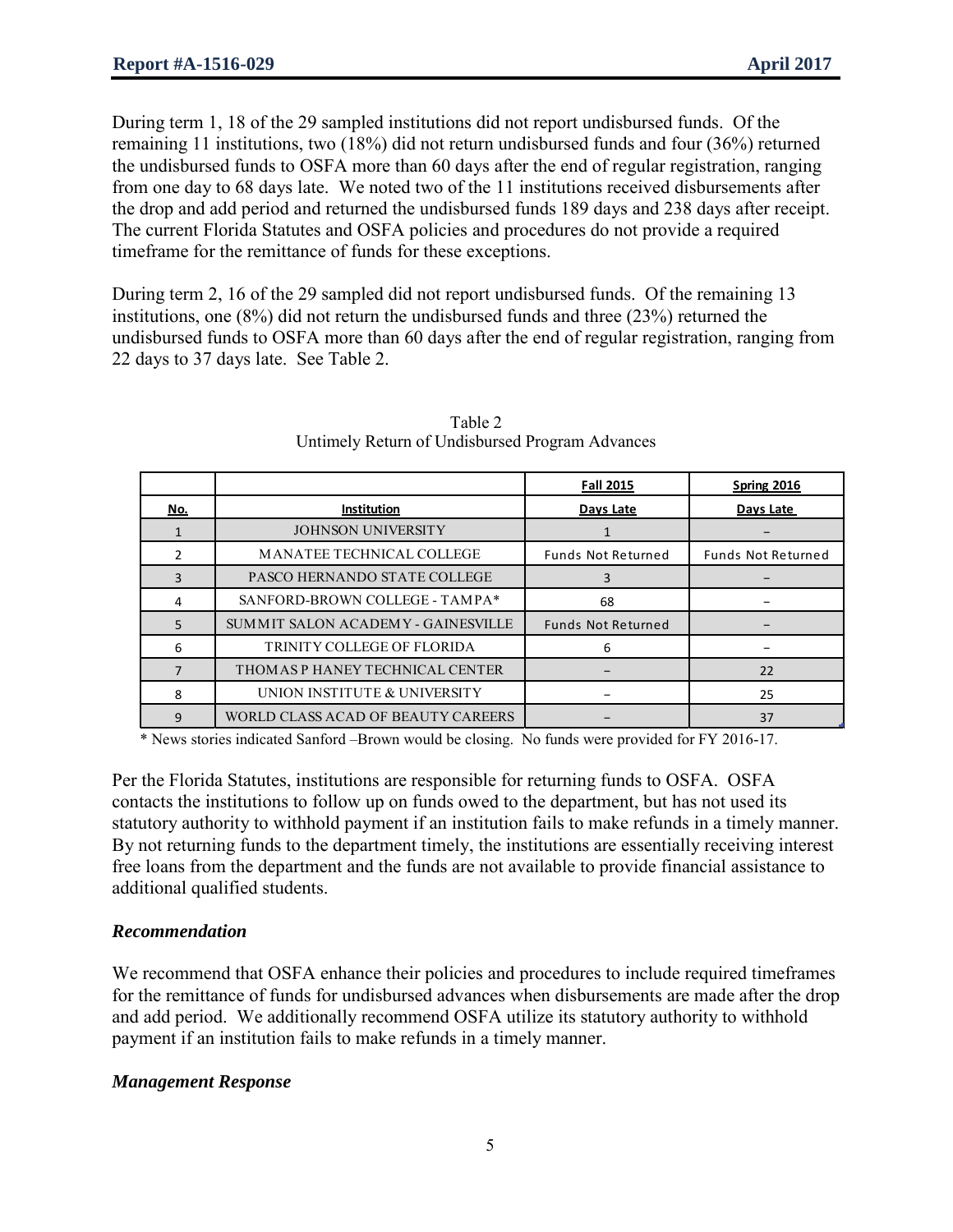OSFA has taken varied steps, without comprehensive statutory authority, to ensure that institutions are aware of the deadlines to return funds. OSFA will pursue administrative process changes to include system changes as well as additional internal staff procedures that will both enhance current processes and add processes not previously developed. OSFA will also seek statutory authority, as best determined by DOE Senior Management and OSFA staff, which will target the institution and not harm the student.

#### Outstanding funds owed to the department

While several institutions failed to refund scholarship funds during our audit period, or refunded them after statutorily required due dates, the amount of funds not returned is a small percentage of the scholarships disbursed. As of December 16, 2016, there were only eight institutions that owed an outstanding balance of \$14,234.10 for FY 2015-16, seven institutions that owed an outstanding balance of \$5,887.24 for FY 2014-15, and two institutions that owed an outstanding balance of \$240.00 for FY 2013-14. The department continued to receive refunds for outstanding balances throughout the audit, and as of February 14, 2017, there were just two institutions that owed an outstanding balance of \$3,581.10 for FY 2015-16 and one institution that owed an outstanding balance of \$721.00 for FY 2014-15. Though the department continues to accept refunds outside the statutory deadline, the untimely return of funds hinders the department from providing financial assistance to additional qualified students. See Table 3.

|                                                         |                                                   | As of December 16, 2016 |                      |         |                              | As of February 14, 2017 |              |                          |               |         |              |         |  |  |
|---------------------------------------------------------|---------------------------------------------------|-------------------------|----------------------|---------|------------------------------|-------------------------|--------------|--------------------------|---------------|---------|--------------|---------|--|--|
|                                                         |                                                   |                         | 2015-16 Fund         |         | 2014-15 Fund<br>2013-14 Fund |                         | 2015-16 Fund |                          | 2014-15 Fund  |         | 2013-14 Fund |         |  |  |
| Institution                                             | Program                                           |                         | Balance              | Balance |                              | Balance                 |              | Balance                  |               | Balance |              | Balance |  |  |
| <b>INSTITUTE OF TECHNICAL ARTS</b>                      | <b>Bright Futures</b>                             |                         |                      |         |                              |                         | 180,00       |                          |               |         |              |         |  |  |
| ITT TECHNICAL INSTITUTE - TAMPA                         | Bright Futures                                    |                         | 51.00                |         |                              |                         |              |                          |               |         |              |         |  |  |
| CONCORDE CAREER INST - JACKSONVILLE                     | <b>Bright Futures</b>                             |                         |                      |         | 828.42                       | Ŝ<br>60.00              |              |                          |               |         |              |         |  |  |
| FLORIDA INTERNATIONAL UNIVERSITY                        | <b>Bright Futures</b>                             |                         | 231.00               |         |                              |                         |              |                          |               |         |              |         |  |  |
| PENSACOLA SCHOOL OF MASSAGE THERAPY Bright Futures      |                                                   |                         |                      |         | 296.40                       |                         | -            |                          | -             |         | -            |         |  |  |
| HERITAGE IN STITUTE - FORT MYERS                        | Bright Futures                                    |                         |                      |         | 1,298.22                     |                         |              | $\overline{\phantom{0}}$ |               |         |              |         |  |  |
| SUMMIT SALON ACADEMY - GAINESVILLE                      | <b>Bright Futures</b>                             |                         | 2,261,00             |         |                              |                         |              | Ś                        | 2,261.00      |         |              |         |  |  |
| AMERICAN HEALTH INSTITUTE                               | <b>Bright Futures</b>                             |                         | 386.00               |         |                              |                         |              |                          |               |         |              |         |  |  |
| UNIVERSITY OF SOUTH FLORIDA                             | <b>Bright Futures</b>                             |                         | 6,164.00             |         |                              |                         |              |                          |               |         |              |         |  |  |
| MANATEE TECHNICAL COLLEGE                               | <b>Bright Futures</b><br>1,320.10<br>721.20<br>-S |                         |                      |         | 1,320.10                     | Ŝ                       | 721.00       |                          |               |         |              |         |  |  |
| UNIVERSITY OF CENTRAL FLORIDA                           | <b>Bright Futures</b>                             |                         | 2,546,00             | l \$    | 265.00                       |                         |              |                          |               |         |              |         |  |  |
| MATTIA COLLEGE                                          | <b>Bright Futures</b>                             |                         |                      |         | 624.00                       |                         |              |                          |               |         |              |         |  |  |
| UNIVERSITY OF MIAMI                                     | Bright Futures                                    |                         |                      | Ś       | 1,854.00                     |                         |              |                          |               |         |              |         |  |  |
| <b>Bright Futures</b><br>ART INSTITUTE OF FT LAUDERDALE |                                                   |                         | Ś<br>1,275.00        |         |                              |                         |              |                          |               |         |              |         |  |  |
| Totals                                                  |                                                   |                         | $14,234,10$ \$<br>S. |         | 5,887.24                     | Ś                       | 240.00       | s                        | $3,581.10$ \$ |         | $721.00$ \$  |         |  |  |

#### Table 3 Outstanding Balances

## **Closing Comments**

The Office of the Inspector General would like to recognize and acknowledge the OSFA staff for their assistance during the course of this audit. Our fieldwork was facilitated by the cooperation and assistance extended by all personnel involved.